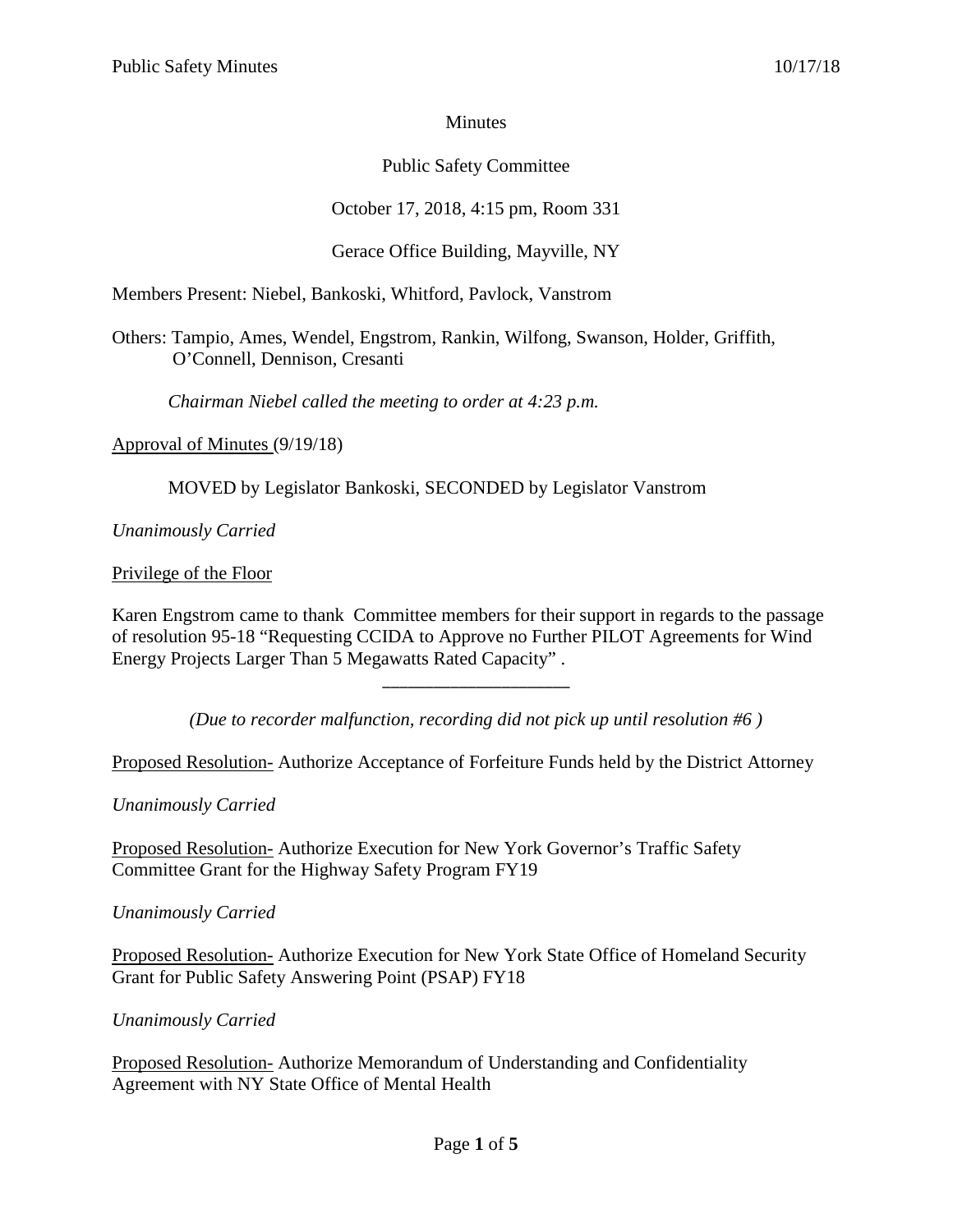#### *Unanimously Carried*

#### Proposed Resolution- State Homeland Security Program for Fiscal Year 2018

#### *Unanimously Carried*

Proposed Resolution- Fiscal Year 2018 Hazardous Materials Emergency Preparedness (HMEP) Grant Program

Mr. Griffith: This is a grant that we annually get also. It's \$15,516 from the Federal government and it also has no local share. Kathleen would like to address another whereas.

Mrs. Dennison: It occurred to me today that this resolution might benefit from adding a WHEREAS clause. In the previous resolution, WHEREAS clause number four addresses the concept of whether or not it's in the budget and states that it's going to be added to the budget when Director Griffith's department intends to use the money and this resolution for the HMEP program is kind of the same idea that we don't have the funds in the budget, in any budget right now. It would be added when it is determined the work will be done. So I suggested to John and he agreed that we would propose to add a 4<sup>th</sup> WHEREAS clause to this resolution and it would be exactly the same as the one from the previous resolution which I will read for you;

"WHEREAS, upon acceptance of application and execution of contract, funds will be allocated to the proper accounts in subsequent resolutions once the County is ready to expend them; now therefore be it"

Chairman Niebel: And Kathleen, that would be in the same place, that would be the  $4<sup>th</sup>$ WHEREAS just like the previous one?

Mrs. Dennison: Yes, so the  $3<sup>rd</sup>$  WHEREAS, we would need to amend to strike out, "therefore be it" and just put in "and" and then insert the  $4<sup>th</sup>$  WHEREAS clause.

Chairman Niebel: Is this a significant enough change that we need an amendment?

Mrs. Dennison: I would say that it is.

Legislator Whitford: I would move to amend.

Legislator Pavlock: Second.

Chairman Niebel: Alright folks, as the motion is amended, motion to accept the amended motion?

Legislator Vanstrom: I would make a motion to accept the amended motion.

Legislator Bankoski: And I will second that.

Mrs. Dennison: Did you vote on the motion to amend?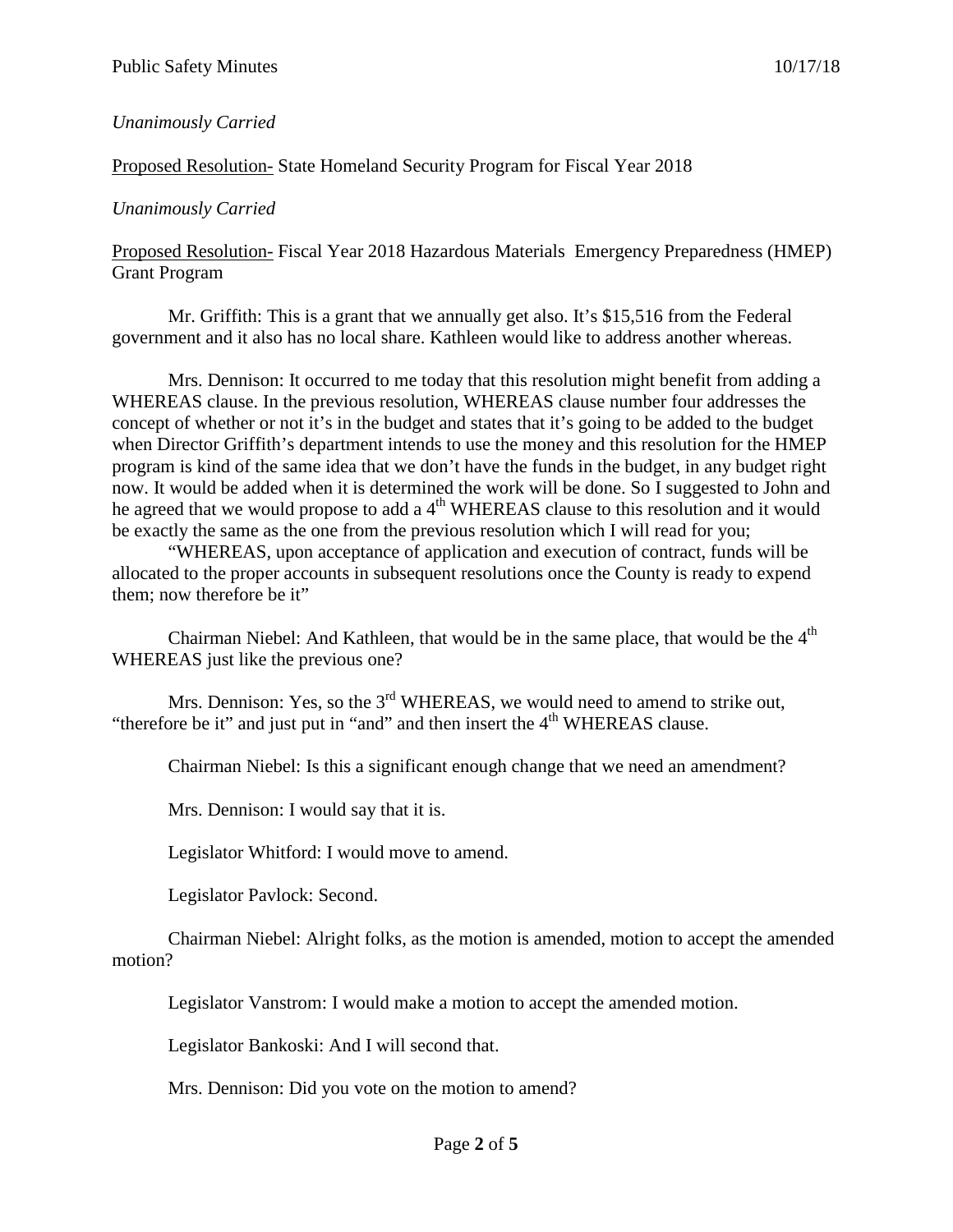Ms. Ames: You need to vote –

Chairman Niebel: First on the motion to amend?

Ms. Ames: Yes.

*(Cross talk)*

Chairman Niebel: O.k., we'll back up just one step. Motion to approve the amendment?

Legislator Whitford: It was moved and seconded.

Chairman Niebel: Right, all in favor?

#### *Unanimously Carried*

Legislator Vanstrom: Now I want to make a motion to accept the amended motion.

Chairman Niebel: O.k., and Bob seconded it. Those in favor to accept the amended motion?

Ms. Ames: You just have vote *(cross talk)…..*

Chairman Niebel: So we're done?

Ms. Ames: You just have to vote as amended.

Chairman Niebel: We going to vote on the amended motion. All those in favor?

### *Unanimously Carried as amended*

Proposed Resolution- Emergency Management Performance Grant for Fiscal Year 2018

Mr. Griffith: This is a budgeted grant that we receive every year. This is budgeted in and the total amount of \$110,196 with a 50% in-kind match from the County in the amount of \$55,098. This works to enhance planning, training exercises, public preparedness , emergency alert notification systems. This is a grant that we've gotten in the past for several years looking back. I can't tell you exactly how long but it's nothing new and it's the same format and procedure as has been done in the past.

Chairman Niebel: Actually this started in October, 2017, about a year ago.

Mr. Griffith: Yes.

Chairman Niebel: And it runs through September -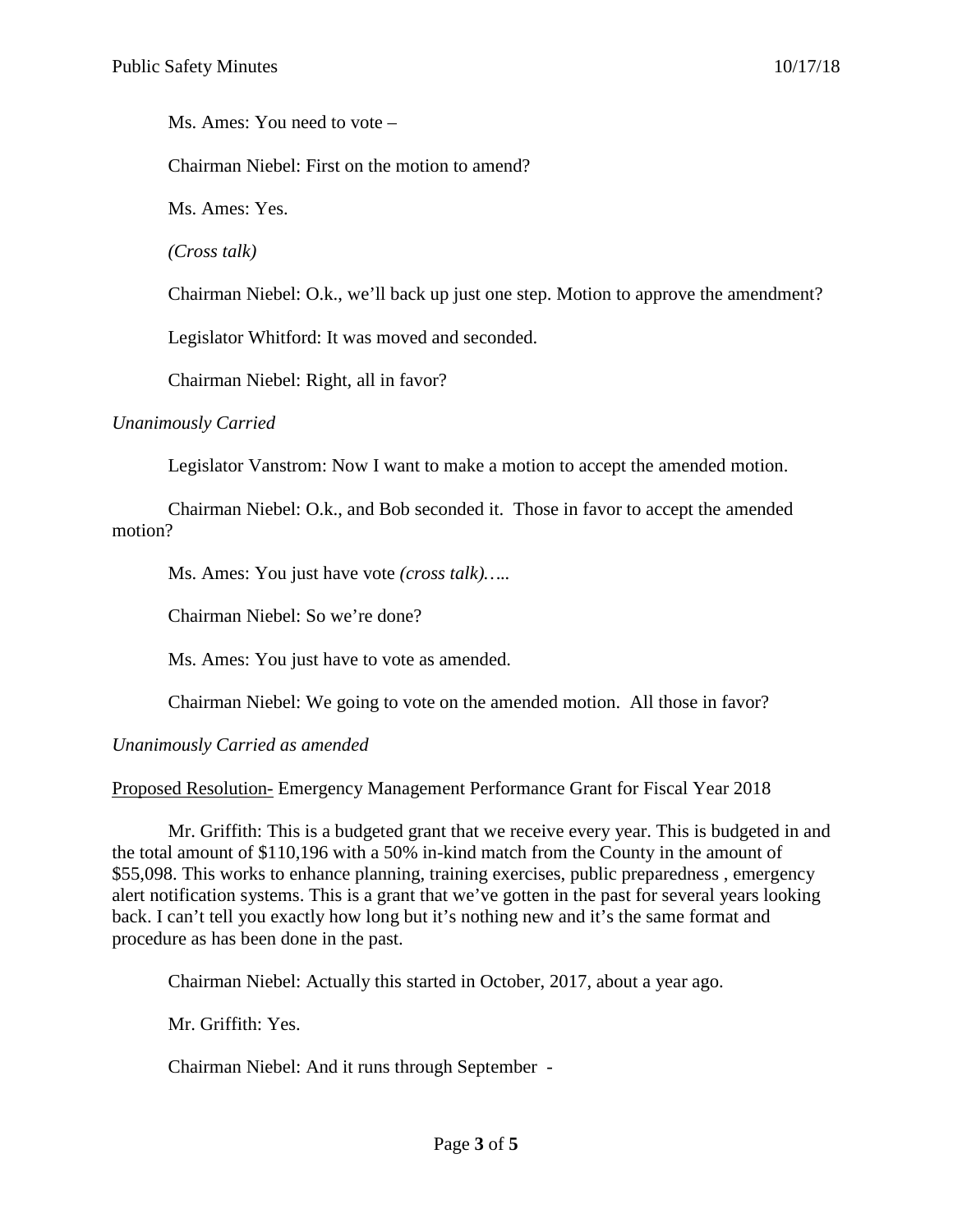Mr. Griffith: That is when the application process opens and you kind of get awarded the grant and then you have to accept the grants.

Chairman Niebel: O.k., any questions of John?

## *Unanimously Carried*

## **Other**

Chairman Niebel: John, you're going to discuss the certificate of need?

Mr. Griffith: Last month at this meeting we voted to authorize to apply for a municipal certificate of need which was done and the wording on that at the very bottom said, be advised this resolution will take effect on January 1, 2019 and that is all fine and everything is good but we sent our paperwork to the State and the DOH said that is fine but we won't be able to do anything at all on this if we don't have it so it takes effect immediately. So the question comes, can we amend the motion or change the motion that says that this resolution takes effect immediately.

Chairman Niebel: Can we Steve?

Mr. Abdella: Yes, procedurally what I think we would do is, if the Committee was favorably disposed of doing this is, we'd have you request the Clerk to have this resolution put on the agenda for the full Legislature meeting to be renewed and then amended at the full Legislature. If that's sent out with the notices of the prefile then it just takes a motion with a simple majority to renew it, then it's on the floor again and then you could move to amend to change that date and that would change the date then. My only question would be is, if that date is moved up into fiscal year 2018, does that require any change in appropriations?

Mr. Griffith: No.

Legislator Vanstrom: It's not going to operate until the  $1<sup>st</sup>$  of January.

Mr. Griffith: All it does is, it's going to take almost 90 days to get the certificate in place so all we're looking to do is start the process through the State quicker in moving the paperwork ahead as opposed to waiting until January  $1<sup>st</sup>$ . If we did that then there would be a waiting time there and then we lose the ability to operate for that time until we get our certificate.

Chairman Niebel: But John, the actual implementation of the program –

Mr. Griffith: Still would be January  $1<sup>st</sup>$  because we don't have any employees to run it. So it would be January  $1<sup>st</sup>$ .

Chairman Niebel: So Steve, I don't think that there is any change in appropriations.

Mr. Abdella: You'd only be changing the date, that's it.